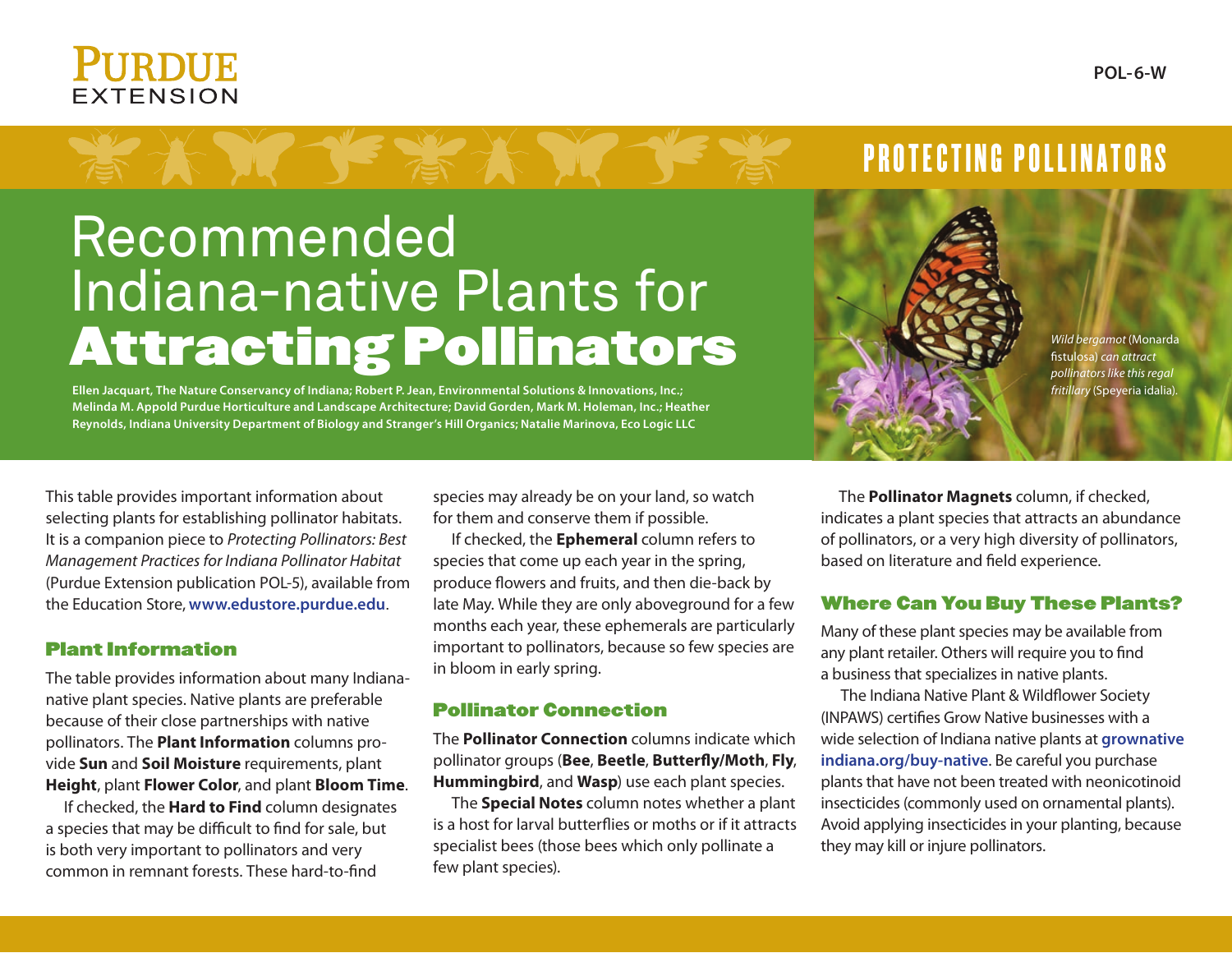#### **Wildflowers\***

| <b>Common Name</b>           | <b>Latin Name</b>          |              | <b>Plant Information</b> |              |              |                     |                      |                     |              |               |                        |                             |                        |                  |              | <b>Pollinator Connection</b> |                    |            |                    |             |                                          |                                     |
|------------------------------|----------------------------|--------------|--------------------------|--------------|--------------|---------------------|----------------------|---------------------|--------------|---------------|------------------------|-----------------------------|------------------------|------------------|--------------|------------------------------|--------------------|------------|--------------------|-------------|------------------------------------------|-------------------------------------|
|                              |                            |              | Sun                      |              |              |                     | <b>Soil Moisture</b> |                     |              | Height        | <b>Flower</b><br>Color | <b>Bloom</b><br><b>Time</b> | <b>Hard</b><br>to Find | <b>Ephemeral</b> | <b>Bee</b>   | <b>Beetle</b>                | Butterfly/<br>Moth | <b>Fly</b> | <b>Hummingbird</b> | <b>Wasp</b> | <b>Special Notes</b>                     | <b>Pollinator</b><br><b>Magnets</b> |
|                              |                            | Full<br>Sun  | Part<br><b>Shade</b>     | <b>Shade</b> | Wet          | Wet<br><b>Mesic</b> | <b>Mesic</b>         | Dry<br><b>Mesic</b> | Dry          |               |                        |                             |                        |                  |              |                              |                    |            |                    |             |                                          |                                     |
| sweet flag                   | Acorus calamus             | $\chi$       |                          |              | X            | X                   |                      |                     |              | $2' - 3'$     | green                  | spring                      |                        |                  |              | X                            |                    |            |                    |             |                                          |                                     |
| nodding wild onion           | Allium cernuum             | $\chi$       | $\chi$                   |              |              |                     | $\chi$               | X                   | X            | $1'-2'$       | pink                   | summer                      |                        |                  | $\chi$       |                              |                    |            |                    |             |                                          |                                     |
| rue anemone                  | Anemonella thalictroides   | Χ            | X                        | X            |              | X                   | Χ                    | X                   |              | <1'           | white                  | spring                      |                        |                  | X            |                              |                    |            |                    |             |                                          |                                     |
| columbine                    | Aquilegia canadensis       | Χ            | $\chi$                   | $\chi$       |              |                     | $\chi$               | X                   | X            | $1'-3'$       | red - yellow           | spring                      |                        |                  | $\chi$       | X                            |                    |            | X                  |             |                                          |                                     |
| goat's beard                 | Aruncus dioicus            | $\mathsf{X}$ | $\mathsf{X}$             |              |              | X                   | $\chi$               |                     |              | $4'-6'$       | white                  | spring                      |                        |                  | $\chi$       | X                            | $\mathsf{X}$       |            |                    |             | dusky azure host                         | $\ast$                              |
| wild ginger                  | Asarum canadense           | $\chi$       | X                        | Χ            |              |                     | Χ                    | Χ                   | X            | <1'           | maroon                 | spring                      |                        |                  |              |                              |                    | X          |                    |             |                                          |                                     |
| marsh milkweed               | Asclepias incarnata        | $\chi$       |                          |              | $\chi$       | X                   | Χ                    |                     |              | $3' - 4'$     | pink                   | summer                      |                        |                  | $\chi$       | X                            | $\mathsf{X}$       |            |                    |             | monarch host                             | $\ast$                              |
| Sullivant's milkweed         | Asclepias sullivantii      | X            |                          |              |              | X                   | Χ                    |                     |              | $3' - 4'$     | pink                   | summer                      |                        |                  | X            | X                            | X                  |            |                    |             | monarch host                             |                                     |
| common milkweed              | Asclepias syriaca          | Χ            |                          |              |              | X                   | X                    | X                   | X            | $3'-5'$       | pink                   | summer                      |                        |                  | X            | X                            | X                  |            |                    |             | monarch host                             |                                     |
| butterflyweed                | Asclepias tuberosa         | $\chi$       |                          |              |              |                     | $\chi$               | X                   | $\mathsf{X}$ | $1'-2'$       | orange                 | summer                      |                        |                  | $\chi$       |                              | $\chi$             |            |                    |             | monarch host                             |                                     |
| whorled milkweed             | Asclepias verticillata     | X            |                          |              |              |                     | $\chi$               | X                   | X            | $1'-2'$       | white                  | summer                      |                        |                  | $\chi$       |                              | X                  |            |                    |             | monarch host                             |                                     |
| sky-blue aster               | Aster azureus              | X            |                          |              |              |                     | Χ                    | X                   | $\lambda$    | $1'-2'$       | blue                   | fall                        |                        |                  | X            | X                            |                    |            |                    |             | pearl crescent host                      |                                     |
| heart-leaved blue wood aster | Aster cordifolius          |              | X                        | X            |              |                     | $\chi$               | $\chi$              |              | $1'-3'$       | blue                   | fall                        |                        |                  | X            | X                            |                    |            |                    |             | pearl crescent host                      |                                     |
| heath aster                  | Aster ericoides            | $\chi$       |                          |              |              |                     | $\chi$               | $\chi$              | $\chi$       | $1'-2'$       | white                  | fall                        |                        |                  | $\chi$       | X                            | $\mathsf{X}$       | X          |                    | X           | pearl crescent host                      | $\ast$                              |
| shining aster                | Aster firmus               | $\chi$       |                          |              | Χ            | X                   | Χ                    |                     |              | $3' - 4'$     | lavender               | fall                        |                        |                  | Χ            | X                            |                    |            |                    |             | pearl crescent host                      |                                     |
| smooth aster                 | Aster laevis               | $\chi$       |                          |              |              | $\chi$              | Χ                    | X                   | X            | $3'-5'$       | blue                   | fall                        |                        |                  | $\chi$       | X                            |                    |            |                    |             | pearl crescent host                      |                                     |
| calico aster                 | Aster lateriflorus         | X            | X                        | X            |              | X                   | Χ                    | X                   | X            | $1'-3'$       | white                  | fall                        |                        |                  | X            | X                            |                    | X          |                    | X           | pearl crescent host                      |                                     |
| New England aster            | Aster novae-angliae        | X            |                          |              | Χ            | X                   | X                    | Χ                   |              | $3'-5'$       | purple                 | fall                        |                        |                  | X            | X                            | X                  | X          |                    |             | pearl crescent host                      |                                     |
| swamp aster                  | Aster puniceus             | $\chi$       | X                        |              | $\chi$       | X                   |                      |                     |              | $3'-6'$       | lavender               | fall                        |                        |                  | $\chi$       | X                            |                    |            |                    |             | pearl crescent host                      |                                     |
| Short's aster                | Aster shortii              |              |                          | X            |              |                     | $\chi$               | X                   |              | $2' - 3'$     | purple                 | fall                        |                        |                  | $\chi$       | X                            |                    |            |                    |             | pearl crescent host                      |                                     |
| flat-topped aster            | Aster umbellatus           | X            |                          |              | Χ            | X                   | Χ                    |                     |              | $3'-5'$       | white                  | fall                        |                        |                  | X            | X                            |                    |            |                    |             | pearl crescent host                      |                                     |
| blue false indigo            | Baptisia australis         | $\chi$       |                          |              |              | X                   | Χ                    |                     |              | $2' - 4'$     | blue                   | spring                      |                        |                  | $\chi$       |                              |                    |            |                    |             | silver-spotted skipper host              |                                     |
| white false indigo           | Baptisia leucantha         | $\chi$       |                          |              |              | X                   | $\chi$               | X                   | X            | $3' - 4'$     | white                  | summer                      |                        |                  | $\chi$       |                              |                    |            |                    |             |                                          |                                     |
| cream false indigo           | Baptisia leucophaea        | $\chi$       |                          |              |              |                     | Χ                    | Χ                   | $\chi$       | 1'            | cream                  | spring                      |                        |                  | X            |                              |                    |            |                    |             |                                          |                                     |
| tickseed sunflower           | <b>Bidens aristosa</b>     | X            |                          |              | X            | X                   |                      |                     |              | $1' - 4'$     | yellow                 | summer/fall                 | X                      |                  | $\chi$       |                              | X                  | X          |                    | X           | dainty sulphur host                      |                                     |
| false aster                  | Boltonia latisquama        | X            |                          |              |              | X                   | Χ                    |                     |              | $3'-6'$       | white                  | summer                      |                        |                  | $\chi$       | X                            | X                  | X          |                    | X           |                                          | $\ast$                              |
| marsh marigold               | Caltha palustris           | Χ            | X                        | X            | Χ            | X                   |                      |                     |              | $1'-2'$       | yellow                 | spring                      |                        |                  | X            |                              |                    | X          |                    |             |                                          |                                     |
| spring cress                 | Cardamine bulbosa          | $\chi$       | X                        | $\chi$       | $\chi$       | X                   |                      |                     |              | <1'           | white                  | spring                      | X                      | $\chi$           | $\chi$       |                              |                    | X          |                    |             | bee specialist                           | $\ast$                              |
| cut-leaved toothwort         | Cardamine concetenata      |              | $\chi$                   | X            |              |                     | $\chi$               | X                   | X            | <1'           | pink                   | spring                      | X                      | X                | $\chi$       |                              |                    | X          |                    |             | bee specialist; West Virginia white host |                                     |
| wild senna                   | Cassia hebecarpa           | Χ            |                          |              |              | X                   | Χ                    |                     |              | $3'-5'$       | yellow                 | summer                      |                        |                  | X            | X                            |                    |            |                    |             | cloudless sulphur and sleepy orange host |                                     |
| blue cohosh                  | Caulophyllum thalictroides |              | $\chi$                   | X            |              | X                   | $\chi$               |                     |              | $2' - 4'$     | green                  | spring                      | X                      |                  | $\chi$       | X                            |                    | X          |                    |             |                                          |                                     |
| white turtlehead             | Chelone glabra             | $\chi$       | $\chi$                   |              | X            | X                   |                      |                     |              | $2' - 4'$     | white                  | summer                      |                        |                  | $\chi$       |                              | X                  |            |                    |             | Baltimore checkerspot host               |                                     |
| pink turtlehead              | Chelone obliqua            | Χ            | X                        |              | Χ            | X                   |                      |                     |              | $2' - 4'$     | pink                   | summer                      |                        |                  | X            |                              | X                  |            |                    |             | Baltimore checkerspot host               |                                     |
| spring beauty                | Claytonia virginica        | $\chi$       | X                        | X            | $\mathsf{X}$ | X                   |                      |                     |              | <1'           | pink                   | spring                      | $\chi$                 | $\chi$           | $\chi$       |                              |                    | X          |                    |             | bee specialist                           | $\ast$                              |
| blue-eyed Mary               | Collinsia verna            |              | X                        | X            | X            | Χ                   |                      |                     |              | <1'           | blue                   | spring                      | X                      | X                | $\chi$       |                              |                    | X          |                    |             |                                          | $\ast$                              |
| lance-leaf coreopsis         | Coreopsis lanceolata       | $\chi$       |                          |              |              |                     |                      | X                   | X            | $1'-2'$       | yellow                 | spring/summer               |                        |                  | X            |                              | X                  | Χ          |                    |             |                                          |                                     |
| plains coreopsis             | Coreopsis palmata          | X            |                          |              |              |                     | $\chi$               | X                   | $\mathsf{X}$ | $1'-2'$       | yellow                 | summer                      |                        |                  | $\mathsf{X}$ |                              | X                  | X          |                    | X           |                                          |                                     |
| tall coreopsis               | Coreopsis tripteris        | X            |                          |              |              | $\chi$              | X                    | X                   |              | $6' - 8'$     | yellow                 | summer                      |                        |                  | X            |                              | X                  | X          |                    | X           |                                          |                                     |
| purple prairie clover        | Dalea purpurea             | X            |                          |              |              |                     | X                    | X                   | X            | $1' - 2'$     | purple                 | summer                      |                        |                  | X            | X                            | X                  |            |                    |             | dogface sulphur host                     |                                     |
| dwarf larkspur               | Delphinium tricorne        |              | $\chi$                   | $\chi$       |              | X                   | Χ                    | X                   |              | $<1^{\prime}$ | purple                 | spring                      | X                      | $\chi$           | X            |                              | $\chi$             | X          |                    |             |                                          |                                     |
| pale purple coneflower       | Echinacea pallida          | $\chi$       |                          |              |              | $\chi$              | X                    | X                   | X            | $2' - 4'$     | lavendar               | spring/summer               |                        |                  | $\mathsf{X}$ |                              | $\chi$             |            |                    |             |                                          |                                     |
| purple coneflower            | Echinacea purpurea         | $\chi$       |                          |              |              | $\chi$              | X                    | Χ                   | X            | $3' - 4'$     | purple                 | summer                      |                        |                  | $\chi$       |                              | $\chi$             |            |                    |             |                                          |                                     |
| harbinger of spring          | Erigenia bulbosa           |              | X                        | $\chi$       |              | $\chi$              | Χ                    | $\chi$              | Χ            | $<1^{\prime}$ | white                  | spring                      | X                      | $\chi$           | $\chi$       |                              |                    | $\chi$     |                    |             | very early resource                      |                                     |
| rattlesnake master           | Eryngium yuccifolium       | $\chi$       |                          |              |              | X                   | Χ                    | Χ                   | X            | $3' - 4'$     | white                  | summer/fall                 |                        |                  | $\chi$       | Χ                            | Χ                  | X          |                    | X           | black swallowtail host                   | $\divideontimes$                    |
| white trout lily             | Erythronium albidum        |              | $\chi$                   | Χ            |              | $\chi$              | X                    | Χ                   | $\chi$       | $<1^{\prime}$ | white                  | spring                      | X                      |                  | X            |                              |                    | X          |                    |             |                                          |                                     |
| yellow trout lily            | Erythroniun americanum     |              | $\chi$                   | X            |              | $\chi$              | X                    | $\chi$              | X            | $<1^{\prime}$ | yellow                 | spring                      | X                      |                  | X            |                              |                    | X          |                    |             |                                          |                                     |
| tall boneset                 | Eupatorium altissima       | $\chi$       | $\chi$                   |              |              | X                   | X                    | Χ                   | X            | $3' - 4'$     | white                  | fall                        | X                      |                  | $\mathsf{X}$ | Χ                            | $\chi$             | X          |                    | X           |                                          | $\divideontimes$                    |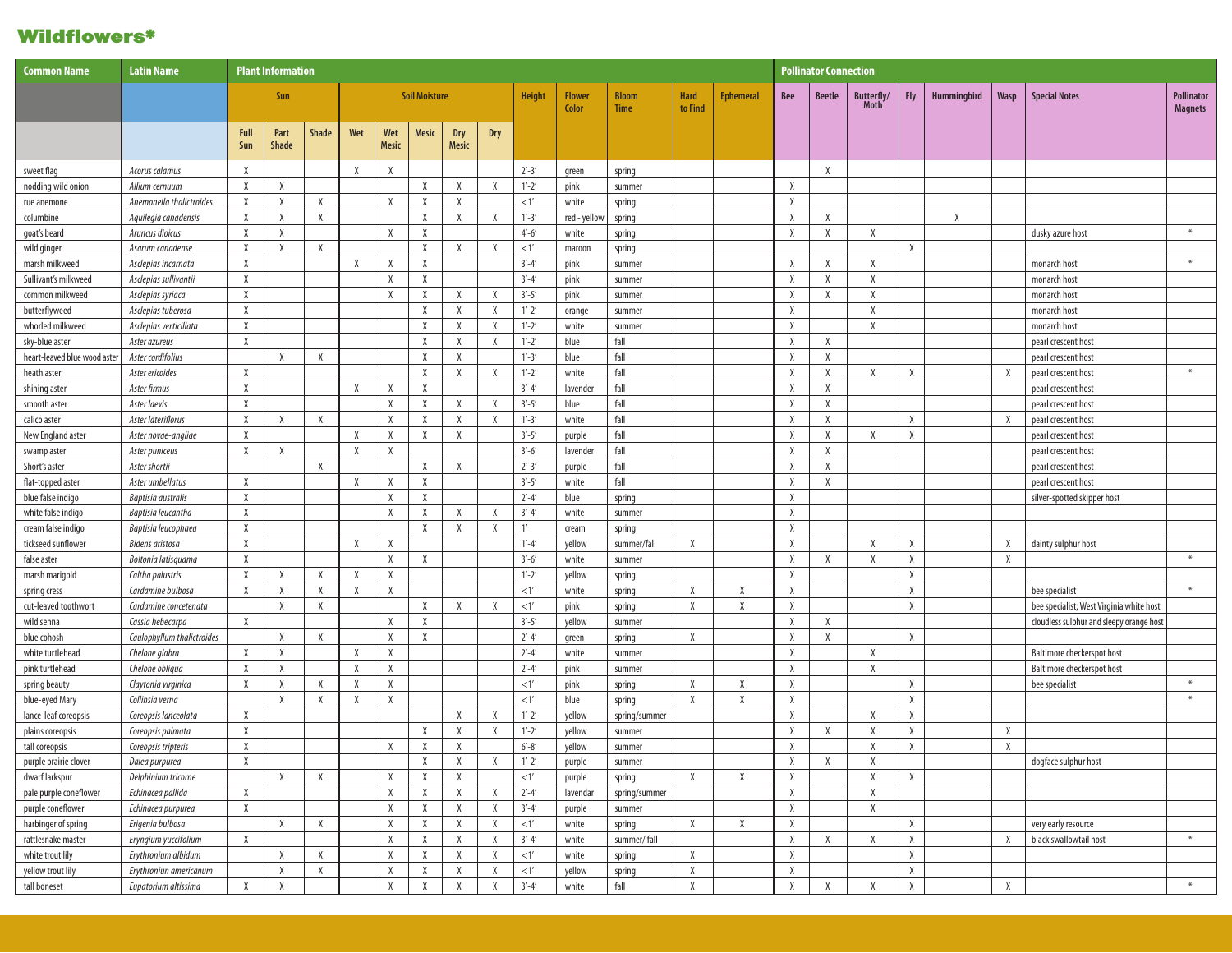### Wildflowers<sup>\*</sup>(continued)

| <b>Common Name</b>          | <b>Latin Name</b>              |        | <b>Plant Information</b> |              |        |              |                      |              |              |               |               |               |             |                  |            | <b>Pollinator Connection</b> |              |            |             |      |                                                            |                   |
|-----------------------------|--------------------------------|--------|--------------------------|--------------|--------|--------------|----------------------|--------------|--------------|---------------|---------------|---------------|-------------|------------------|------------|------------------------------|--------------|------------|-------------|------|------------------------------------------------------------|-------------------|
|                             |                                |        | Sun                      |              |        |              | <b>Soil Moisture</b> |              |              | <b>Height</b> | <b>Flower</b> | <b>Bloom</b>  | <b>Hard</b> | <b>Ephemeral</b> | <b>Bee</b> | <b>Beetle</b>                | Butterfly/   | <b>Fly</b> | Hummingbird | Wasp | <b>Special Notes</b>                                       | <b>Pollinator</b> |
|                             |                                |        |                          |              |        |              |                      |              |              |               | Color         | <b>Time</b>   | to Find     |                  |            |                              | <b>Moth</b>  |            |             |      |                                                            | <b>Magnets</b>    |
|                             |                                | Full   | Part                     | <b>Shade</b> | Wet    | Wet          | <b>Mesic</b>         | Dry          | <b>Dry</b>   |               |               |               |             |                  |            |                              |              |            |             |      |                                                            |                   |
|                             |                                | Sun    | <b>Shade</b>             |              |        | <b>Mesic</b> |                      | <b>Mesic</b> |              |               |               |               |             |                  |            |                              |              |            |             |      |                                                            |                   |
| blue mist flower            | Eupatorium coelestinum         | X      |                          |              |        | $\mathsf{X}$ | X                    | Χ            |              | $1' - 2'$     | blue          | fall          |             |                  | X          | Χ                            | X            | χ          |             |      |                                                            |                   |
| hollow joe-pye weed         | Eupatorium fistulosum          | X      |                          | X            | X      | X            |                      |              |              | $4'-9'$       | pink          | fall          |             |                  | X          | X                            |              |            |             |      |                                                            |                   |
| spotted joe-pye weed        | Eupatorium maculatum           | X      |                          |              | X      | X            |                      |              |              | $4'-6'$       | pink          | fall          |             |                  | Χ          |                              | X            | Χ          |             |      |                                                            |                   |
| sweet joe-pye weed          | Eupatorium purpureum           |        | Χ                        | X            |        | $\chi$       | X                    | X            |              | $4'-6'$       | pink          | summer        |             |                  | X          | X                            | X            | Χ          |             |      |                                                            |                   |
| white snakeroot             | Eupatorium rugosum             |        | X                        | X            |        |              |                      |              | X            | $2' - 4'$     | white         | fall          | $\chi$      |                  | $\chi$     | X                            |              |            |             | X    |                                                            |                   |
| late boneset                | Eupatorium serotinum           |        | Χ                        | X            |        |              | $\chi$               | X            |              | $3'-6'$       | white         | fall          |             |                  | X          | X                            | X            | Χ          |             | X    |                                                            | $\divideontimes$  |
| queen of the prairie        | Filipendula rubra              | χ      |                          |              | X      | $\chi$       |                      |              |              | $4' - 7'$     | pink          | summer        |             |                  | X          | $\chi$                       |              | χ          |             |      |                                                            |                   |
| bottle gentian              | Gentiana andrewsii             | X      |                          |              | X      | X            | $\chi$               |              |              | $1'-2'$       | blue          | fall          |             |                  | X          |                              |              |            |             |      |                                                            |                   |
| wild geranium               | Geranium maculatum             |        | X                        | X            |        |              | X                    | $\chi$       |              | 1'            | It. purp      | spring        |             |                  | Χ          |                              | X            | χ          |             |      | bee specialist                                             | $\divideontimes$  |
| autumn sneezeweed           | Helenium autumnale             | X      |                          |              | X      | X            | $\chi$               |              |              | $3'-5'$       | yellow        | fall          |             |                  | X          |                              | X            | χ          |             |      | silvery checkerspot host                                   |                   |
| woodland sunflower          | Helianthus divaricatus         | X      | X                        |              | X      | X            |                      |              |              | $2'-6'$       | yellow        | summer        |             |                  | X          | Χ                            |              | X          |             |      | bee specialist, painted lady host                          | $\ast$            |
| downy sunflower             | Helianthus mollis              | X      |                          |              |        |              | X                    | X            | X            | $2' - 4'$     | yellow        | summer        |             |                  | X          | X                            | X            | X          |             |      | bee specialist, painted lady host                          | $\ast$            |
| western sunflower           | Helianthus occidentalis        | X      |                          |              |        |              | $\chi$               | X            | $\mathsf{X}$ | $2'-3'$       | yellow        | summer        |             |                  | X          | $\chi$                       | X            | χ          |             |      | bee specialist, painted lady host                          |                   |
| showy sunflower             | Helianthus rigidus             | X      |                          |              |        |              | X                    | $\chi$       | X            | $3'-5'$       | yellow        | summer        |             |                  | X          | X                            | X            | X          |             |      | bee specialist, painted lady host                          |                   |
| false sunflower             | Heliopsis helianthoides        | X      |                          |              |        | $\chi$       | X                    | X            |              | $3'-5'$       | yellow        | summer        |             |                  | X          |                              | X            | Χ          |             |      |                                                            |                   |
| hepatica                    | Hepatica nobilis               |        | X                        | X            |        | $\chi$       | $\chi$               | X            |              | <1'           | purple        | spring        | Χ           |                  | X          |                              |              | χ          |             |      | very early resource, pollen only                           |                   |
| alum root                   | Heuchera americana             | X      |                          |              |        |              | X                    | $\chi$       |              | $1'-2'$       | wht-grn       | summer        |             |                  | X          |                              |              |            |             |      |                                                            |                   |
| swamp rose mallow           | Hibiscus moschuetos            | $\chi$ |                          |              | X      | X            |                      |              |              | $3'-6'$       | wht-pink      | summer        |             |                  | Χ          |                              |              |            |             |      | bee specialist, common<br>checkered-skipper host           |                   |
| great waterleaf             | Hydrophyllum<br>appendiculatum |        | Χ                        | X            |        |              | X                    | X            |              | $1'-2'$       | lavender      | spring        | Χ           | X                | Χ          |                              |              | Χ          |             |      | bee specialist                                             | $\divideontimes$  |
| blue flag iris              | Iris virginica shrevei         | X      |                          |              | X      | $\chi$       | $\chi$               |              |              | $2'-3'$       | blue          | spring/summer |             |                  | X          |                              | X            |            |             |      |                                                            |                   |
| rough blazing star          | Liatris aspera                 | X      |                          |              |        |              | $\chi$               | X            | X            | $1'-3'$       | purple        | summer/fall   |             |                  | X          | Χ                            | X            | Χ          |             |      |                                                            | $\ast$            |
| meadow blazing star         | Liatris ligulistylis           | X      |                          |              |        | X            | X                    |              |              | $1'-3'$       | rose/purple   | summer        |             |                  | X          | X                            | X            | X          |             |      |                                                            | $\ast$            |
| prairie blazing star        | Liatris pycnostachya           | X      |                          |              |        | $\chi$       | $\chi$               | $\chi$       |              | $3'-5'$       | purple        | summer        |             |                  | X          | $\lambda$                    | $\mathsf{X}$ | χ          |             |      |                                                            | $\ast$            |
| savanna blazing star        | Liatris scariosa nieuwlandii   | X      |                          |              |        |              | X                    | Χ            | X            | $2'-3'$       | purple        | summer        |             |                  | X          | X                            | X            | χ          |             |      |                                                            | $\ast$            |
| dense blazing star          | Liatris spicata                | X      |                          |              | X      | $\chi$       | $\chi$               |              |              | $3'-5'$       | purple        | summer        |             |                  | X          | X                            | X            | Χ          |             |      |                                                            | $\ast$            |
| cardinal flower             | Lobelia cardinalis             | X      |                          | $\chi$       | X      | $\chi$       |                      |              |              | $1'-3'$       | red           | summer        |             |                  | X          |                              |              |            | X           |      |                                                            |                   |
| great blue lobelia          | Lobelia siphilitica            | X      |                          | X            | X      | X            | X                    |              |              | $1'-3'$       | blue          | summer        |             |                  | X          |                              | X            | Χ          |             |      |                                                            |                   |
| lupine                      | Lupinus perennis               | $\chi$ | Χ                        |              |        |              |                      | $\chi$       | X            | $1'-2'$       | blue          | spring        |             |                  | Χ          |                              |              |            |             |      | pollen only; eastern tailed-blue<br>and frosted elfin host |                   |
| fringed loosestrife         | Lysimachia ciliata             | X      | X                        |              | X      | X            | $\mathsf{X}$         |              |              | $1' - 4'$     | yellow        | summer        | Χ           |                  | X          |                              |              |            |             |      | bee specialist                                             |                   |
| prairie loosestrife         | Lysimachia quadriflora         | X      |                          | X            | X      | X            | Χ                    |              |              | $1' - 3'$     | yellow        | summer        | Χ           |                  | Χ          |                              |              |            |             |      | bee specialist                                             |                   |
| Virginia bluebells          | Mertensia virginica            |        | $\chi$                   | X            |        | $\chi$       | X                    |              |              | $1'-2'$       | blue          | spring        |             |                  | X          |                              |              |            |             |      |                                                            |                   |
| monkeyflower                | Mimulus ringens                | X      |                          |              | $\chi$ | $\mathsf{X}$ |                      |              |              | $2' - 4'$     | lavender      | summer        |             |                  | X          |                              |              |            |             |      | common buckeye host                                        |                   |
| bergamot                    | Monarda fistulosa              | X      |                          |              |        | X            | Χ                    | $\chi$       | X            | $2' - 4'$     | lavender      | summer        |             |                  | X          |                              | X            |            |             | Χ    |                                                            | $\ast$            |
| prairie sundrops            | Oenothera pilosella            | $\chi$ |                          |              |        | X            | X                    |              |              | 1'            | vellow        | summer        |             |                  | X          |                              | X            |            |             |      |                                                            |                   |
| heart-leaved golden ragwort | Packera aurea                  | X      | X                        | X            |        | X            | X                    |              |              | $1'-2'$       | yellow        | spring        | X           |                  | X          |                              |              | X          |             |      |                                                            |                   |
| wild quinine                | Parthenium integrifolium       | X      |                          |              |        | X            | χ                    | $\chi$       |              | $2'-3'$       | white         | summer        |             |                  | X          |                              | $\chi$       | $\chi$     |             | Χ    |                                                            |                   |
| arrow arum                  | Peltandra virginica            | χ      |                          |              | X      |              |                      |              |              | $2'-3'$       | green         | summer        | X           |                  |            |                              |              | χ          |             |      | fly specialist                                             |                   |
| smooth penstemon            | Penstemon calycosus            | X      |                          | X            |        | X            | $\chi$               |              |              | $2'-3'$       | purple        | spring/summer |             |                  | X          |                              |              |            |             |      |                                                            |                   |
| foxglove penstemon          | Penstemon digitalis            | X      |                          |              |        | X            | X                    | X            |              | $2'-3'$       | white         | summer        |             |                  | X          |                              |              |            |             |      |                                                            |                   |
| hairy penstemon             | Penstemon hirsutus             | X      |                          |              |        | $\chi$       | X                    | $\chi$       | X            | $1'-2'$       | purple        | spring/summer |             |                  | X          |                              |              |            |             |      |                                                            |                   |
| fernleaf phacelia           | Phacelia bipinnatifida         |        | Χ                        | X            |        | $\chi$       | $\chi$               |              |              | $1'-2'$       | purple        | spring        | X           | $\chi$           | X          |                              |              | X          |             |      | bee specialist                                             |                   |
| obedient plant              | Physostegia virginiana         | X      |                          |              | X      | X            | X                    |              |              | $2' - 4'$     | pink          | summer        |             |                  | X          |                              | X            |            | X           |      |                                                            |                   |
| Jacob's ladder              | Polemonium reptans             |        | X                        | X            |        | $\chi$       | $\chi$               |              |              | $1'-3'$       | purple        | spring        |             |                  | X          |                              |              | X          |             |      | bee specialist                                             |                   |
| prairie cinquefoil          | Potentilla arguta              | X      |                          |              |        |              | X                    | X            | X            | $2'-3'$       | sulfur        | summer        |             |                  | X          |                              |              |            |             |      |                                                            |                   |
| narrow leaf mountain mint   | Pycnanthemum tenuifolium       | X      |                          |              |        | X            | $\chi$               | X            | $\chi$       | $1'-2'$       | white         | summer        |             |                  | X          |                              | X            | χ          |             | X    |                                                            |                   |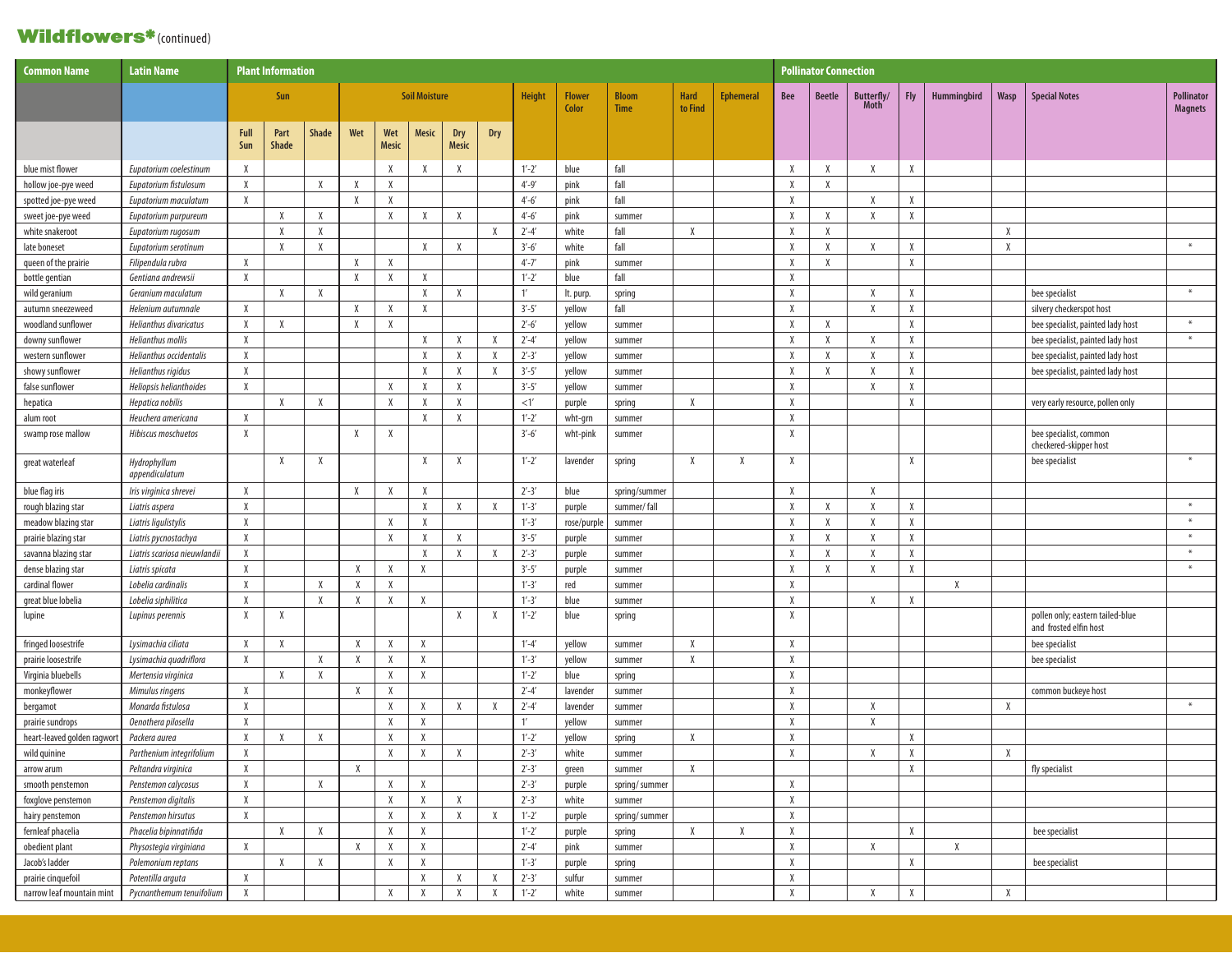#### Wildflowers\*(continued)

| <b>Common Name</b>      | <b>Latin Name</b>          |             | <b>Plant Information</b> |              |        |                     |                      |                     |           |               |                        |                             |                        |                  |        | <b>Pollinator Connection</b> |                     |        |             |        |                                        |                                     |
|-------------------------|----------------------------|-------------|--------------------------|--------------|--------|---------------------|----------------------|---------------------|-----------|---------------|------------------------|-----------------------------|------------------------|------------------|--------|------------------------------|---------------------|--------|-------------|--------|----------------------------------------|-------------------------------------|
|                         |                            |             | Sun                      |              |        |                     | <b>Soil Moisture</b> |                     |           | <b>Height</b> | <b>Flower</b><br>Color | <b>Bloom</b><br><b>Time</b> | <b>Hard</b><br>to Find | <b>Ephemeral</b> | Bee    | <b>Beetle</b>                | Butterfly/<br>Moth  | Fly    | Hummingbird | Wasp   | <b>Special Notes</b>                   | <b>Pollinator</b><br><b>Magnets</b> |
|                         |                            | Full<br>Sun | Part<br>Shade            | <b>Shade</b> | Wet    | Wet<br><b>Mesic</b> | <b>Mesic</b>         | Dry<br><b>Mesic</b> | Dry       |               |                        |                             |                        |                  |        |                              |                     |        |             |        |                                        |                                     |
| common mountain mint    | Pycnanthemum virginianum   | X           |                          |              | X      | Χ                   | X                    |                     |           | $1'-2'$       | white                  | summer                      |                        |                  | X      |                              | X                   | Χ      |             | Χ      |                                        |                                     |
| yellow coneflower       | Ratibida pinnata           | $\chi$      |                          |              |        |                     | $\chi$               | X                   |           | $3'-5'$       | yellow                 | summer                      |                        |                  | $\chi$ | X                            |                     | $\chi$ |             | $\chi$ |                                        |                                     |
| orange coneflower       | Rudbeckia fulgida speciosa | Χ           |                          |              |        | X                   | $\chi$               | X                   |           | $2' - 3'$     | gold                   | summer/fall                 |                        |                  | $\chi$ |                              | $\lambda$           | Χ      |             | Χ      |                                        |                                     |
| black-eyed Susan        | Rudbeckia hirta            | Χ           |                          |              |        |                     | X                    | X                   |           | $1'-3'$       | yellow                 | summer                      |                        |                  | X      |                              | $\lambda$           | Χ      |             | X      |                                        |                                     |
| sweet black-eyed Susan  | Rudbeckia subtomentosa     | X           |                          |              |        | X                   | $\chi$               | X                   |           | $3'-5'$       | vellow                 | summer/fall                 |                        |                  | $\chi$ |                              | $\boldsymbol{\chi}$ | $\chi$ |             | X      |                                        |                                     |
| common arrowhead        | Sagittaria latifolia       | X           |                          |              | X      |                     |                      |                     |           | $1'-3'$       | white                  | summer                      | X                      |                  | $\chi$ |                              |                     |        |             |        |                                        |                                     |
| lizard's tail           | Saururus cernuus           | X           | X                        | X            | X      |                     |                      |                     |           | $1'-2'$       | white                  | summer                      |                        |                  | X      |                              |                     |        |             |        |                                        |                                     |
| downy skullcap          | Scutellaria incana         | X           | $\chi$                   | $\chi$       |        | X                   | $\chi$               | X                   |           | $2' - 3'$     | blue                   | summer                      |                        |                  | $\chi$ |                              |                     |        |             |        |                                        |                                     |
| wild stonecrop          | Sedum ternatum             | $\chi$      | $\chi$                   | X            |        |                     | $\chi$               |                     |           | 3''           | white                  | spring                      |                        |                  | X      |                              |                     |        |             |        |                                        |                                     |
| royal catchfly          | Silene regia               | X           | X                        |              |        |                     | X                    | X                   |           | $2' - 4'$     | red                    | summer                      |                        |                  | X      |                              |                     |        | X           |        |                                        |                                     |
| rosinweed               | Silphium integrifolium     | X           |                          |              |        | X                   | $\chi$               | X                   |           | $3'-6'$       | yellow                 | summer                      |                        |                  | $\chi$ | X                            |                     | Χ      |             |        |                                        |                                     |
| compass plant           | Silphium laciniatum        | X           |                          |              |        | Χ                   | X                    | X                   | X         | $5' - 8'$     | yellow                 | summer                      |                        |                  | X      | X                            |                     | X      |             |        |                                        |                                     |
| cup plant               | Silphium perfoliatum       | $\chi$      |                          |              |        | X                   | $\chi$               |                     |           | $5' - 9'$     | vellow                 | summer                      |                        |                  | $\chi$ | $\lambda$                    | $\lambda$           | Χ      |             | $\chi$ |                                        |                                     |
| prairie dock            | Silphium terebinthinaceum  | X           |                          |              |        | X                   | $\chi$               | X                   |           | $5' - 10'$    | yellow                 | summer                      |                        |                  | $\chi$ | X                            |                     |        | $\chi$      |        |                                        |                                     |
| blue-stemmed goldenrod  | Solidago caesia            |             | $\chi$                   | X            |        |                     | X                    | X                   |           | $1'-3'$       | yellow                 | fall                        |                        |                  | X      | X                            |                     | Χ      |             |        | bee specialist                         |                                     |
| zigzag goldenrod        | Solidago flexicaulis       |             | $\chi$                   | $\chi$       |        |                     | $\chi$               | X                   |           | $1'-3'$       | vellow                 | fall                        |                        |                  | $\chi$ | $\lambda$                    |                     | $\chi$ |             |        | bee specialist                         |                                     |
| early goldenrod         | Solidago juncea            | X           |                          |              |        |                     | $\chi$               | X                   |           | $1'-2'$       | yellow                 | summer                      |                        |                  | $\chi$ | X                            | X                   | Χ      |             | X      | bee specialist                         | $\ast$                              |
| gray goldenrod          | Solidago nemoralis         | X           |                          |              |        |                     | $\chi$               | X                   | X         | $1'-2'$       | yellow                 | fall                        |                        |                  | X      | X                            | $\lambda$           | X      |             |        | bee specialist                         | $\ast$                              |
| Ohio goldenrod          | Solidago ohioensis         | $\chi$      |                          |              | X      | X                   | $\chi$               |                     |           | $2' - 3'$     | vellow                 | fall                        |                        |                  | $\chi$ | X                            | $\lambda$           | Χ      |             |        | bee specialist                         |                                     |
| Riddell's goldenrod     | Solidago riddellii         | X           |                          |              | X      | X                   | $\chi$               |                     |           | $2' - 4'$     | yellow                 | fall                        |                        |                  | $\chi$ | X                            | $\lambda$           | X      |             |        | bee specialist                         |                                     |
| stiff goldenrod         | Solidago rigida            | X           |                          |              |        | X                   | X                    | X                   | $\lambda$ | $3' - 5'$     | yellow                 | fall                        |                        |                  | X      | X                            | $\lambda$           | X      |             |        | bee specialist                         | $\ast$                              |
| wrinkled goldenrod      | Solidago rugosa            | $\chi$      |                          |              | $\chi$ | X                   | $\chi$               |                     |           | $2' - 3'$     | vellow                 | fall                        |                        |                  | $\chi$ | X                            | $\lambda$           | Χ      |             |        | bee specialist                         | $\ast$                              |
| showy goldenrod         | Solidago speciosa          | $\chi$      |                          |              |        | X                   | $\chi$               | X                   | X         | $1'-3'$       | yellow                 | fall                        |                        |                  | $\chi$ | X                            | $\chi$              | X      |             | X      | bee specialist                         |                                     |
| celandine poppy         | Stylophorum diphyllum      |             | $\chi$                   | X            |        | Χ                   | X                    | X                   |           | $1'-2'$       | yellow                 | spring                      |                        |                  | X      |                              |                     | X      |             |        |                                        |                                     |
| spiderwort              | Tradescantia ohiensis      | X           |                          |              |        | X                   | $\chi$               | X                   |           | $2' - 3'$     | blue                   | spring/summer               |                        |                  | $\chi$ |                              |                     | $\chi$ |             |        |                                        | $*$                                 |
| large-flowered trillium | Trillium grandiflorum      |             |                          | $\chi$       |        | X                   | X                    | X                   |           | $1'-2'$       | white                  | spring                      | X                      | X                | X      |                              |                     |        |             |        |                                        |                                     |
| blue vervain            | Verbena hastata            | $\chi$      |                          |              | $\chi$ | X                   | $\chi$               |                     |           | $3' - 5'$     | blue                   | summer                      |                        |                  | $\chi$ |                              |                     |        |             |        | bee specialist. buckeye host           |                                     |
| tall ironweed           | Vernonia altissima         | X           |                          |              |        | X                   | $\chi$               |                     |           | $4' - 9'$     | purple                 | summer                      |                        |                  | $\chi$ | X                            | $\lambda$           |        |             |        |                                        | $*$                                 |
| smooth ironweed         | Vernonia fasciculata       | X           |                          |              |        | X                   | X                    |                     |           | $3'-6'$       | purple                 | summer                      |                        |                  | X      | X                            | X                   |        |             |        |                                        |                                     |
| culver's root           | Veronicastrum virginicum   | X           |                          |              |        | $\chi$              | X                    | X                   |           | $3'-6'$       | white                  | summer                      |                        |                  | $\chi$ |                              |                     | X      |             | X      |                                        |                                     |
| golden alexanders       | Zizia aurea                | X           |                          |              |        | X                   | X                    |                     |           | $2' - 4'$     | vellow                 | spring/summer               |                        |                  | X      | X                            |                     | X      |             |        | bee specialist, black swallowtail host | $\ast$                              |

#### Trees and Shrubs\*

Trees and shrubs are a very important part of any pollinator planting, providing great amounts of nectar and pollen for pollinators.

| <b>Common Name</b> | <b>Latin Name</b>   |                          | <b>Plant Information</b>        |  |  |                     |                      |                     |     |               |                        |                             |                        |                  |     | <b>Pollinator Connection</b> |                           |            |             |                         |                              |
|--------------------|---------------------|--------------------------|---------------------------------|--|--|---------------------|----------------------|---------------------|-----|---------------|------------------------|-----------------------------|------------------------|------------------|-----|------------------------------|---------------------------|------------|-------------|-------------------------|------------------------------|
|                    |                     |                          | Sun                             |  |  |                     | <b>Soil Moisture</b> |                     |     | <b>Height</b> | <b>Flower</b><br>Color | <b>Bloom</b><br><b>Time</b> | <b>Hard</b><br>to Find | <b>Ephemeral</b> | Bee | <b>Beetle</b>                | Butterfly/<br><b>Moth</b> | <b>Fly</b> | Hummingbird | Wasp   Special Notes    | Pollinator<br><b>Magnets</b> |
|                    |                     | Full<br>Sun              | Part<br>Shade  <br><b>Shade</b> |  |  | Wet<br><b>Mesic</b> | <b>Mesic</b>         | Dry<br><b>Mesic</b> | Dry |               |                        |                             |                        |                  |     |                              |                           |            |             |                         |                              |
| red maple          | Acer rubrum         |                          |                                 |  |  | $\lambda$           |                      |                     |     | to 95'        | yellow                 | spring                      |                        |                  |     |                              |                           |            |             |                         |                              |
| sugar maple        | Acer saccharum      |                          |                                 |  |  |                     |                      |                     |     | to 100'       | yellow                 | spring                      |                        |                  |     |                              |                           |            |             |                         |                              |
| Ohio buckeye       | Aesculus glabra     | $\overline{\phantom{a}}$ |                                 |  |  | $\lambda$           |                      |                     |     | to 35'        | vellow                 | spring                      |                        |                  |     |                              |                           |            |             |                         |                              |
| serviceberry       | Amelanchier arborea | $\overline{\phantom{a}}$ |                                 |  |  | $\overline{u}$      |                      |                     |     | $10 - 25'$    | white                  | spring                      |                        |                  |     |                              |                           |            |             | striped hairstreak host |                              |
| leadplant          | Amorpha canescens   | $\overline{u}$           |                                 |  |  |                     |                      |                     |     | $1' - 3'$     | purple                 | summer                      |                        |                  |     |                              |                           |            |             | southern dogface host   |                              |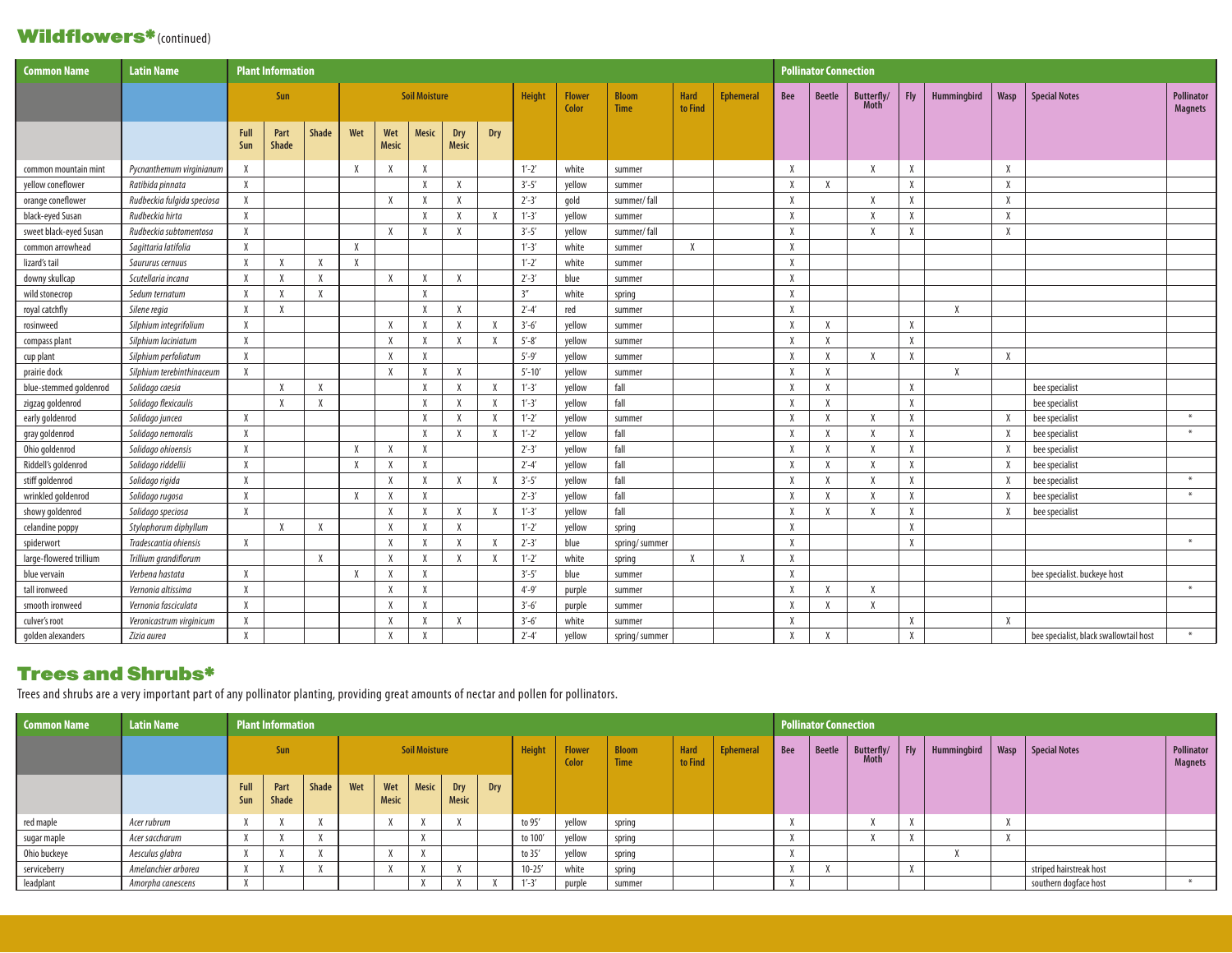#### Trees and Shrubs\* (continued)

| <b>Common Name</b>    | <b>Latin Name</b>          |              | <b>Plant Information</b> |              |              |                     |                      |                     |           |             |                        |                             |                 |                  |              | <b>Pollinator Connection</b> |                           |              |             |        |                                                                            |                              |
|-----------------------|----------------------------|--------------|--------------------------|--------------|--------------|---------------------|----------------------|---------------------|-----------|-------------|------------------------|-----------------------------|-----------------|------------------|--------------|------------------------------|---------------------------|--------------|-------------|--------|----------------------------------------------------------------------------|------------------------------|
|                       |                            |              | Sun                      |              |              |                     | <b>Soil Moisture</b> |                     |           | Height      | <b>Flower</b><br>Color | <b>Bloom</b><br><b>Time</b> | Hard<br>to Find | <b>Ephemeral</b> | Bee          | <b>Beetle</b>                | Butterfly/<br><b>Moth</b> | <b>Fly</b>   | Hummingbird | Wasp   | <b>Special Notes</b>                                                       | Pollinator<br><b>Magnets</b> |
|                       |                            | Full<br>Sun  | Part<br><b>Shade</b>     | <b>Shade</b> | Wet          | Wet<br><b>Mesic</b> | <b>Mesic</b>         | Dry<br><b>Mesic</b> | Dry       |             |                        |                             |                 |                  |              |                              |                           |              |             |        |                                                                            |                              |
| indigo bush           | Amorpha fruticosa          | X            | X                        |              | X            | $\chi$              |                      |                     |           | $4' - 16'$  | purple                 | summer                      |                 |                  | $\chi$       | X                            |                           |              |             |        |                                                                            |                              |
| devil's walking stick | Aralia spinosa             | X            | X                        |              |              |                     | $\chi$               | X                   |           | $10'-20'$   | white                  | summer                      | X               |                  | $\chi$       | X                            | X                         | X            |             | $\chi$ |                                                                            | $*$                          |
| black chokeberry      | Aronia melanocarpa         | $\mathsf{X}$ | X                        |              |              | $\chi$              | X                    |                     |           | $2' - 4'$   | white                  | summer                      |                 |                  | $\chi$       |                              |                           | $\mathsf{X}$ |             |        | coral hairstreak host                                                      |                              |
| pawpaw                | Asimina triloba            |              | $\mathsf{X}$             | $\mathsf{X}$ |              | X                   | X                    |                     |           | $10' - 40'$ | purple                 | spring                      |                 |                  |              | $\chi$                       |                           | X            |             |        | zebra swallowtail host                                                     |                              |
| New Jersey tea        | Ceanothus americanus       | $\chi$       | X                        |              |              |                     | $\chi$               | X                   | X         | $1' - 3'$   | white                  | summer                      |                 |                  | X            |                              | $\lambda$                 | $\chi$       |             | $\chi$ | summer azure and mottled<br>duskywing host                                 | $\ast$                       |
| buttonbush            | Cephalanthes occidentalis  | $\chi$       | $\chi$                   |              | $\mathsf{X}$ | X                   | $\chi$               |                     |           | $6' - 12'$  | white                  | summer                      |                 |                  | $\chi$       |                              | X                         | X            |             | Χ      |                                                                            |                              |
| redbud                | Cercis canadensis          | X            | X                        | X            |              |                     | $\chi$               | X                   |           | $20' - 30'$ | pink                   | spring                      |                 |                  | $\chi$       | X                            | X                         | X            |             | $\chi$ |                                                                            | $\ast$                       |
| silky dogwood         | Cornus amomum              | X            | $\chi$                   |              |              | X                   | Χ                    |                     |           | $6' - 12'$  | white                  | summer                      |                 |                  | $\chi$       |                              |                           |              |             |        | bee specialist, summer azure host                                          |                              |
| grey dogwood          | Cornus racemosa            | X            | X                        |              |              | $\chi$              | $\chi$               | X                   |           | $10' - 15'$ | white                  | spring                      |                 |                  | $\chi$       |                              |                           |              |             |        | bee specialist, summer azure host                                          |                              |
| persimmon             | Diospyros virginiana       | X            | X                        |              |              |                     | $\chi$               | X                   |           | to 60'      | white                  | spring                      |                 |                  | $\chi$       |                              |                           | X            |             |        |                                                                            |                              |
| winterberry           | llex verticillata          | X            | X                        | X            | X            | $\chi$              | $\chi$               |                     |           | $6' - 15'$  | white                  | summer                      |                 |                  | X            |                              |                           |              |             |        | Henry's elfin host                                                         |                              |
| spicebush             | Lindera benzoin            |              | $\chi$                   | X            |              | $\chi$              | $\chi$               |                     |           | $6' - 12'$  | vellow                 | spring                      |                 |                  |              |                              | X                         | X            |             |        | eastern tiger, black, and spicebush<br>swallowtail host                    |                              |
| tulip tree            | Liriodendron tulipifera    | $\mathsf{X}$ | $\chi$                   |              |              | X                   | X                    | X                   |           | 70'-100'    | yellow                 | spring                      |                 |                  | $\chi$       |                              |                           |              |             |        | eastern tiger swallowtail host                                             |                              |
| ninebark              | Physocarpus opulifolius    | X            | X                        |              |              |                     | X                    | X                   |           | $5' - 8'$   | white                  | spring/summer               |                 |                  | X            | X                            | $\chi$                    |              |             |        |                                                                            |                              |
| shrubby cinquefoil    | Potentilla fruticosa       | Χ            | X                        |              | X            | X                   | X                    |                     |           | $2' - 4'$   | yellow                 | summer                      |                 |                  | X            |                              | $\lambda$                 |              |             |        | Dorcas copper host                                                         |                              |
| black cherry          | Prunus serotina            | $\chi$       | $\chi$                   | X            |              |                     | $\chi$               | X                   |           | $50' - 80'$ | white                  | spring                      |                 |                  | $\chi$       |                              |                           |              |             |        | eastern tiger swallowtail, red-spotted<br>purple and coral hairstreak host | $\ast$                       |
| fragrant sumac        | Rhus aromatica             | $\chi$       | X                        |              |              |                     | X                    | X                   | $\lambda$ | $2' - 6'$   | yellow                 | spring                      |                 |                  | $\chi$       | X                            |                           | $\chi$       |             | $\chi$ |                                                                            |                              |
| winged sumac          | Rhus copallinum            | X            | X                        |              |              |                     | $\lambda$            | X                   | $\lambda$ | $7' - 15'$  | green                  | summer                      |                 |                  | X            | X                            |                           | $\chi$       |             |        | red-banded hairstreak host                                                 | $\divideontimes$             |
| prairie willow        | Salix humilis              | X            | X                        |              |              | X                   | $\mathsf{X}$         | X                   |           | $2'-8'$     | green                  | spring                      |                 |                  | X            | X                            | X                         | X            |             | X      | bee specialist, eastern swallowtail<br>and mourning cloak host             |                              |
| black willow          | Salix nigra                | X            | X                        |              | X            | $\chi$              |                      |                     |           | $30'-60'$   | green                  | spring                      |                 |                  | $\chi$       | X                            | $\lambda$                 | X            |             |        | bee specialist, eastern swallowtail<br>and mourning cloak host             |                              |
| meadowsweet           | Spirea alba                | X            |                          |              | X            | X                   |                      |                     |           | $2'-6'$     | white                  | summer                      |                 |                  | X            | X                            | $\mathsf{X}$              | Χ            |             |        |                                                                            |                              |
| steeplebush           | Spirea tomentosa           | $\chi$       |                          |              | X            | X                   |                      |                     |           | $2' - 4'$   | pink                   | summer                      |                 |                  | X            |                              | X                         |              |             |        |                                                                            |                              |
| coralberry            | Symphoricarpos orbiculatus | X            | $\chi$                   | X            |              |                     | Χ                    | X                   |           | $3 - 6'$    | white                  | summer                      |                 |                  | X            | X                            | X                         | Χ            |             | Χ      |                                                                            |                              |
| American basswood     | Tilia americana            | $\chi$       | $\chi$                   | $\mathsf{X}$ |              |                     | X                    |                     |           | to 95'      | white                  | summer                      |                 |                  | $\chi$       | X                            | $\mathbf{x}$              | X            |             | Χ      |                                                                            |                              |
| highbush blueberry    | Vaccinium corymbosum       | X            | $\chi$                   |              |              | $\chi$              | $\chi$               |                     |           | $3' - 15'$  | white                  | spring                      |                 |                  | $\chi$       |                              | $\chi$                    |              |             |        |                                                                            | $\ast$                       |
| maple leaf viburnum   | Viburnum acerifolium       | X            | X                        |              |              | $\chi$              | $\chi$               | X                   |           | $4' - 6'$   | white                  | summer                      |                 |                  | $\chi$       |                              | $\chi$                    | X            |             |        | Henry's elfin host                                                         |                              |
| arrowwood viburnum    | Viburnum dentatum          | $\chi$       | X                        |              |              | $\chi$              | $\chi$               | X                   |           | $3' - 9'$   | white                  | summer                      |                 |                  | $\mathsf{X}$ |                              | $\chi$                    | X            |             |        | Henry's elfin host                                                         |                              |

#### Grasses and Sedges\*

Grasses and sedges are wind pollinated and so aren't typically a food resource for adult pollinators; however, they can be important larval food hosts and provide important structure in grassland plantings. Here are just a few of the common native grasses and sedges you might choose from.

| <b>Common Name</b> | <b>Latin Name</b>        |                | <b>Plant Information</b> |  |  |                      |                      |                     |     |           |                        |                             |                        |                  |     | <b>Pollinator Connection</b> |                    |         |             |      |                      |                              |
|--------------------|--------------------------|----------------|--------------------------|--|--|----------------------|----------------------|---------------------|-----|-----------|------------------------|-----------------------------|------------------------|------------------|-----|------------------------------|--------------------|---------|-------------|------|----------------------|------------------------------|
|                    |                          |                | Sun                      |  |  |                      | <b>Soil Moisture</b> |                     |     | Height    | <b>Flower</b><br>Color | <b>Bloom</b><br><b>Time</b> | <b>Hard</b><br>to Find | <b>Ephemeral</b> | Bee | <b>Beetle</b>                | Butterfly/<br>Moth | $ $ Fly | Hummingbird | Wasp | <b>Special Notes</b> | Pollinator<br><b>Magnets</b> |
|                    |                          | Full<br>Sun    | Part<br>Shade  <br>Shade |  |  | Wet<br><b>Mesic</b>  | <b>Mesic</b>         | Dry<br><b>Mesic</b> | Dry |           |                        |                             |                        |                  |     |                              |                    |         |             |      |                      |                              |
| big bluestem       | Andropogon gerardii      | X              |                          |  |  | $\ddot{\phantom{1}}$ |                      |                     |     | $5' - 8'$ |                        | summer/fall                 |                        |                  |     |                              |                    |         |             |      | byssus skipper host  |                              |
| side-oats grama    | Bouteloua curtipendula   | $\overline{M}$ |                          |  |  |                      |                      |                     |     | $1' - 3'$ |                        | summer/fall                 |                        |                  |     |                              |                    |         |             |      |                      |                              |
| woodland brome     | Bromus pubescens         |                |                          |  |  |                      |                      |                     |     | $1' - 3'$ |                        | summer                      | $\overline{1}$         |                  |     |                              |                    |         |             |      |                      |                              |
| blue-joint grass   | Calamagrostis canadensis | $\overline{M}$ |                          |  |  |                      |                      |                     |     | $2' - 4'$ |                        | summer                      |                        |                  |     |                              |                    |         |             |      |                      |                              |